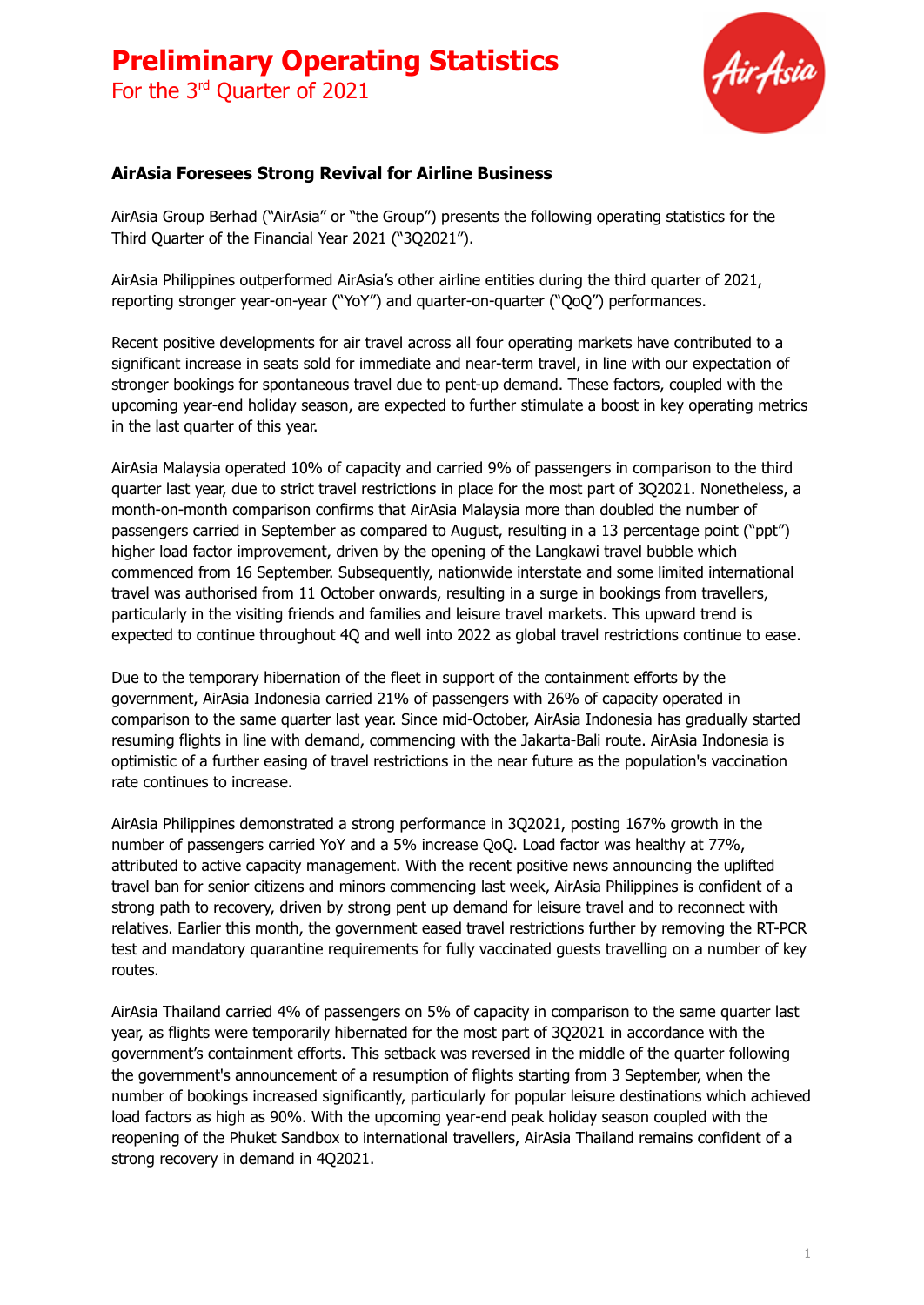For the 3<sup>rd</sup> Quarter of 2021



AirAsia works closely with the authorities and has implemented numerous contactless innovations and procedures to ensure the highest standards of health and safety are maintained at all times. AirAsia was recently awarded the Best Low-Cost Airline in the world for the 12th consecutive year by international airport and airline review and ranking site Skytrax. AirAsia Group is also among the top airlines worldwide to achieve the top 7/7 rating for being Covid-19 safe by the aviation experts at Airlineratings.com in 2020 and recently, has also received the COVID-19 airline excellence award from Skytrax for its outstanding efforts in ensuring the safety of guests during the pandemic.

| sia yaarte zozz operatnig statistics                            |                     |                     |               |
|-----------------------------------------------------------------|---------------------|---------------------|---------------|
| <b>AirAsia Group Berhad</b><br><b>AOCs (MAA, IAA &amp; PAA)</b> | <b>Jul-Sep 2021</b> | <b>Jul-Sep 2020</b> | <b>Change</b> |
| Passengers Carried <sup>1</sup>                                 | 351,971             | 1,916,424           | $-82%$        |
| Capacity <sup>2</sup>                                           | 528,850             | 2,882,662           | $-82%$        |
| Load Factor (%) <sup>3</sup>                                    | 67                  | 66                  | 1ppt          |
| $ASK$ (mil) <sup>4</sup>                                        | 460                 | 2,716               | $-83%$        |
| RPK (mil) <sup>5</sup>                                          | 292                 | 1,830               | $-84%$        |
| Number of stages <sup>6</sup>                                   | 2,876               | 15,667              | $-82%$        |
| Average stage length (km)                                       | 871                 | 943                 | $-8%$         |
| Size of fleet at month end <sup>7</sup>                         | 155                 | 147                 | 8             |

#### **AirAsia Group Berhad Consolidated AOCs - Malaysia, Indonesia & Philippines 3rd Quarter 2021 Operating Statistics**

Note: (i) The fleet count excludes:

-Two (2) A320 aircraft leased to <sup>a</sup> third party airline

#### **Malaysia 3rd Quarter 2021 Operating Statistics**

| <b>AirAsia Malaysia</b>                 | <b>Jul-Sep 2021</b> | <b>Jul-Sep 2020</b> | <b>Change</b> |
|-----------------------------------------|---------------------|---------------------|---------------|
| Passengers Carried <sup>1</sup>         | 155,668             | 1,774,963           | $-91%$        |
| Capacity <sup>2</sup>                   | 254,890             | 2,610,682           | $-90%$        |
| Load Factor $(%)^3$                     | 61                  | 68                  | -7ppts        |
| $ASK$ (mil) <sup>4</sup>                | 239                 | 2,422               | $-90%$        |
| RPK (mil) <sup>5</sup>                  | 143                 | 1,678               | $-91%$        |
| Number of stages <sup>6</sup>           | 1,354               | 14,156              | $-90%$        |
| Average stage length (km)               | 943                 | 927                 | 2%            |
| Size of fleet at month end <sup>7</sup> | 105                 | 95                  | 10            |

Note: (ii) The fleet count excludes: -

Two (2) A320 aircraft leased to <sup>a</sup> third party airline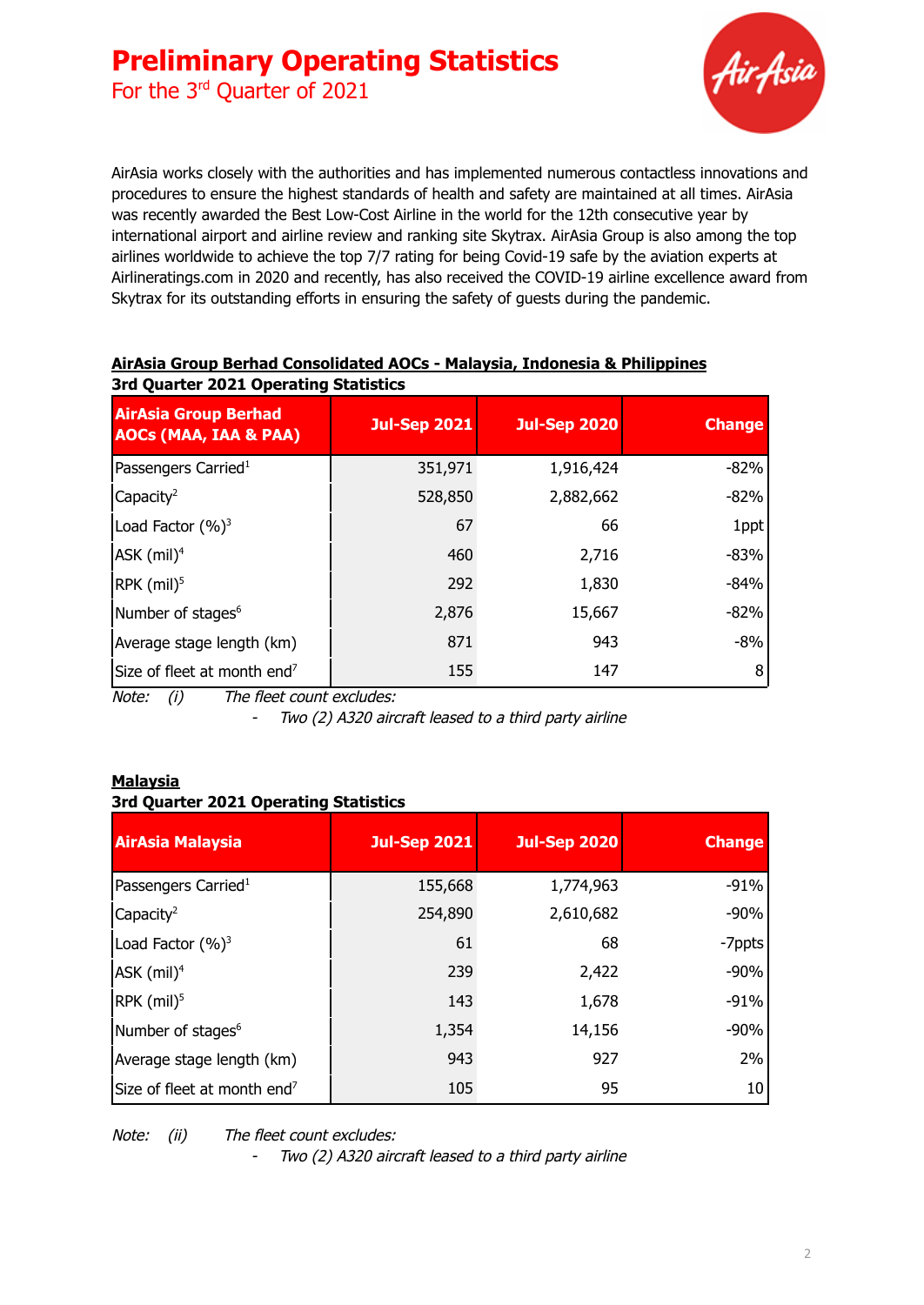For the 3<sup>rd</sup> Quarter of 2021



### **Indonesia**

#### **3rd Quarter 2021 Operating Statistics**

| <b>AirAsia Indonesia</b>                | Jul-Sep 2021 | <b>Jul-Sep 2020</b> | <b>Change</b> |
|-----------------------------------------|--------------|---------------------|---------------|
| Passengers Carried <sup>1</sup>         | 15,332       | 73,701              | $-79%$        |
| Capacity <sup>2</sup>                   | 38,880       | 150,660             | $-74%$        |
| Load Factor $(\%)^3$                    | 39           | 49                  | $-10$ ppts    |
| ASK (mil) <sup>4</sup>                  | 40           | 180                 | $-78%$        |
| $RPK$ (mil) <sup>5</sup>                | 18           | 90                  | $-80%$        |
| Number of stages <sup>6</sup>           | 216          | 837                 | $-74%$        |
| Average stage length (km)               | 1,034        | 1,202               | $-14%$        |
| Size of fleet at month end <sup>7</sup> | 26           | 28                  | $-2$          |

#### **Philippines**

### **3rd Quarter 2021 Operating Statistics**

| <b>AirAsia Philippines</b>              | <b>Jul-Sep 2021</b> | <b>Jul-Sep 2020</b> | <b>Change</b> |
|-----------------------------------------|---------------------|---------------------|---------------|
| Passengers Carried <sup>1</sup>         | 180,971             | 67,760              | 167%          |
| Capacity <sup>2</sup>                   | 235,080             | 121,320             | 94%           |
| Load Factor $(\%)^3$                    | 77                  | 56                  | 21ppts        |
| ASK (mil) <sup>4</sup>                  | 181                 | 114                 | 59%           |
| $RPK$ (mil) <sup>5</sup>                | 131                 | 62                  | 111%          |
| Number of stages <sup>6</sup>           | 1,306               | 674                 | 94%           |
| Average stage length (km)               | 769                 | 947                 | $-19%$        |
| Size of fleet at month end <sup>7</sup> | 24                  | 24                  |               |